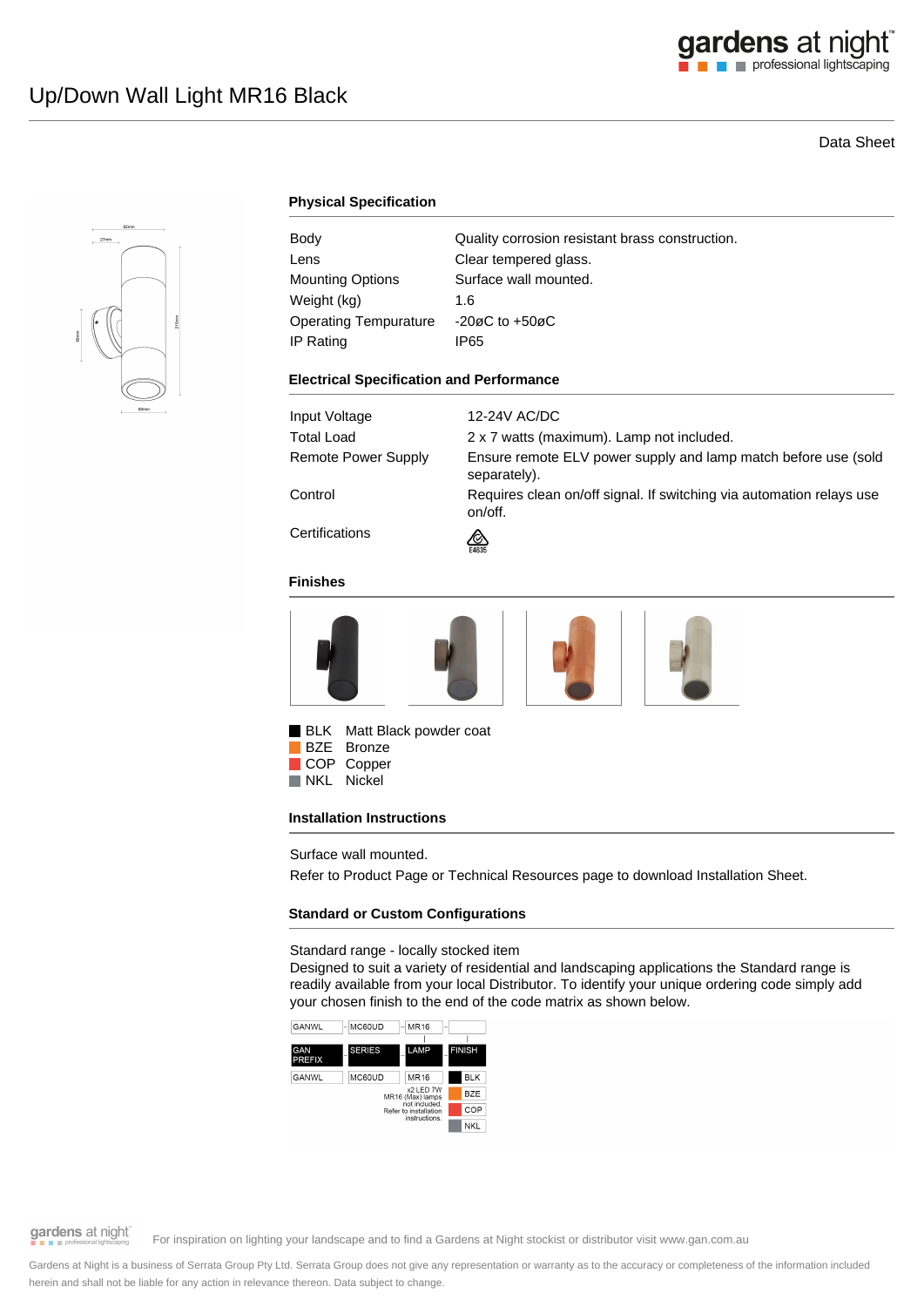Data Sheet



### **Warranty**

5 years (fitting only).

Refer to Technical Resources page to download Warranty Statement.

## **Wiring Guide**

Refer to Techncial Resources page to download Wiring Diagram/s.

### **Accessories**

Associated accessories sold separately. Refer to Accessories.





LED MR16 6W WARM WHITE

POWER SUPPLY UNIT 60W

gardens at night

For inspiration on lighting your landscape and to find a Gardens at Night stockist or distributor visit www.gan.com.au

Gardens at Night is a business of Serrata Group Pty Ltd. Serrata Group does not give any representation or warranty as to the accuracy or completeness of the information included herein and shall not be liable for any action in relevance thereon. Data subject to change.